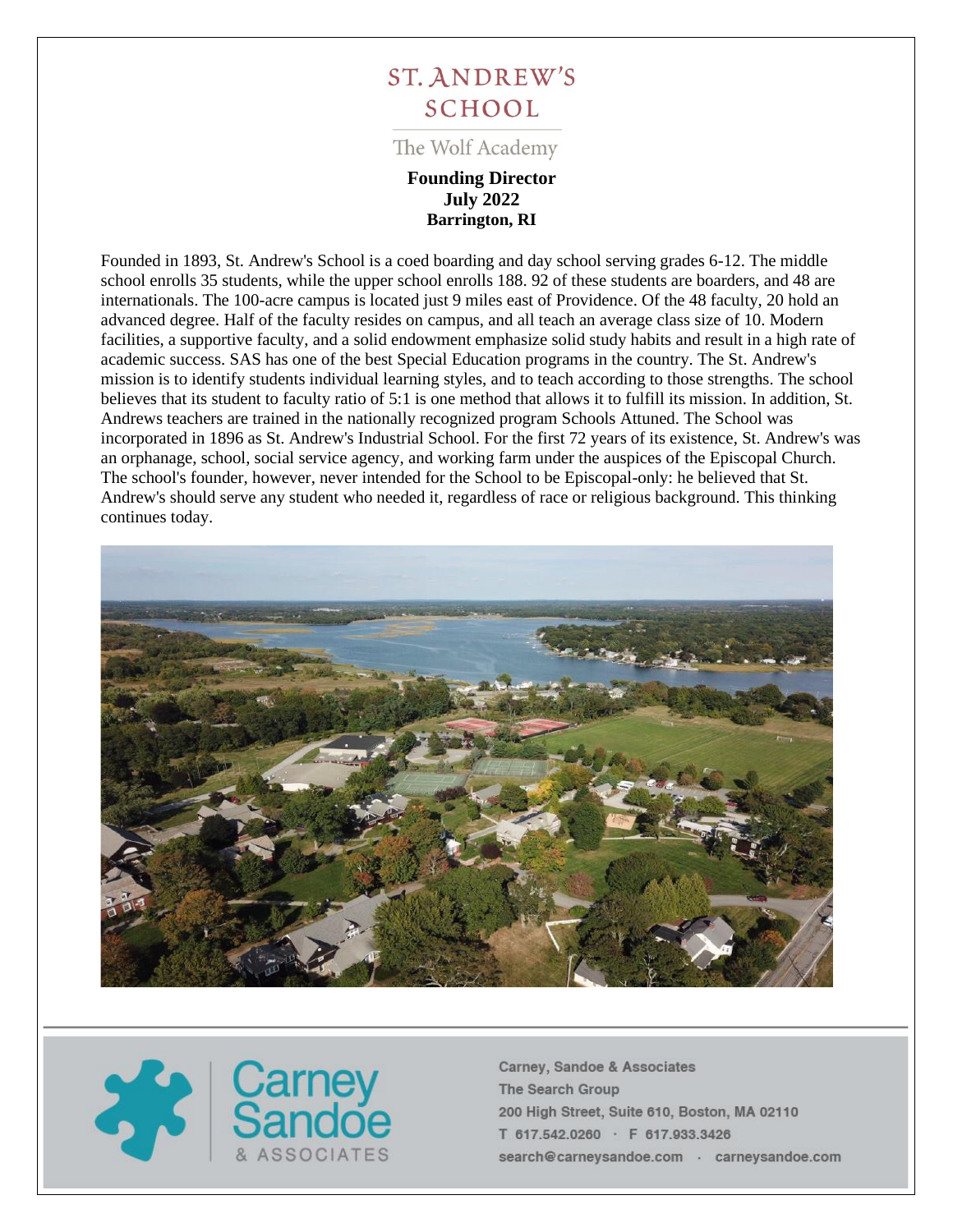

#### **About the Wolf Academy at St. Andrew's School**

St. Andrew's School seeks an inspired and entrepreneurial Special Educator to apply both their administrative and pedagogical skill sets as they guide, develop, and grow a brand-new program at our school: The Wolf Academy at St. Andrew's School. This is an extraordinary opportunity to be the founding leader/teacher for a new, emerging, and innovative program that offers access to a comprehensive and traditional private high school experience to students with complex learning needs.

The Wolf Academy is a new program designed to serve Upper School (grades 9 through 12) students with complex and multiple learning needs and employs the highly effective Immersion Model© developed by The Wolf School, a premier K-8 special education private school in Rhode Island. Students enrolled in The Wolf Academy will benefit from the embedded services and supports offered by the Immersion Model© and will also be an integrated part of the St. Andrew's community — with access to the school's International Baccalaureate curriculum, dynamic extracurricular offerings, and social opportunities. The Wolf Academy will grow from 5-7 students in grade 9 in 2022 through to full development of 25-30 students in grades 9-12 inclusive of both day and boarding students.

#### **About the Immersion Model**

Developed by our partner institution The Wolf School, this approach "immerses" an occupational therapist and speech therapist in the classroom to work directly alongside the special education teacher, building a trilogy of clinical input into the curriculum.

## **POSITION**

The Founding Director of The Wolf Academy will lead the development and expansion of this new program. Working with faculty and students in various settings, the Founding Director will develop and modify a therapeutically guided curriculum, teach classes, use data to design instructional support plans, communicate with families, coordinate with therapists, and plan for teaching assistants. In addition to leadership and teaching responsibilities, this person will manage the day-to-day coordination on The Wolf Academy student experience. Ensuring Wolf Academy students belong in all dimensions (academic, social, and emotional) of St. Andrew's school life is paramount. This person reports directly to the Director of Learning Services and Head of School.

Key to success in this role will be the sharing of knowledge with the faculty team as to how a learning difference/disability may be impacting a student's learning and performance and sharing learning strategies to enable student(s) to make progress academically.

#### **Qualifications**

- Master's degree required
- Special education certification required (from any state)
- Minimum of 5 years of teaching experience working with children who have special needs in a secondary school setting
- Knowledge of multisensory teaching techniques, a variety of academic programs and methods for teaching math and reading and classroom behavior management

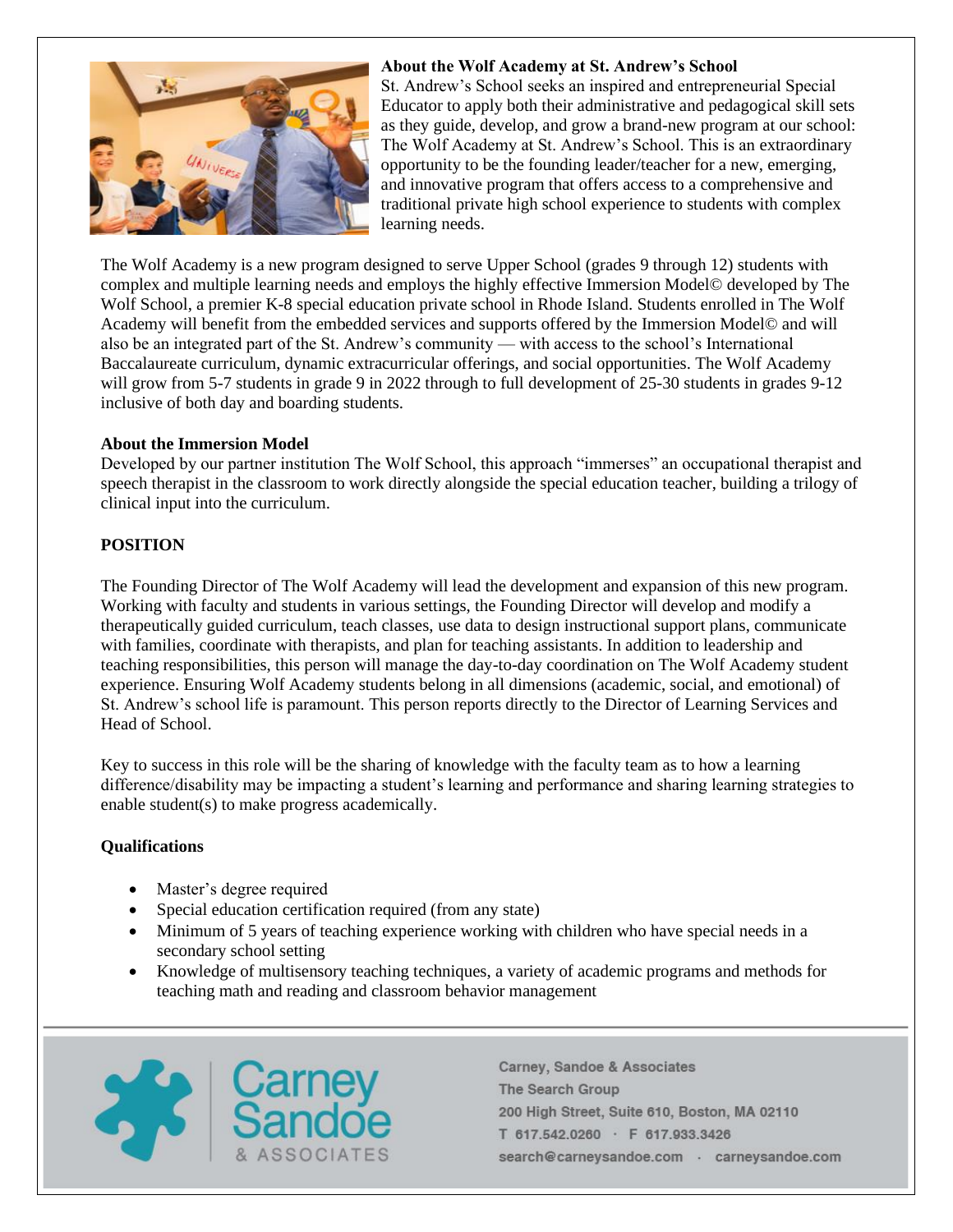## **Duties and Responsibilities**

- Coordinate all occupational therapists, speech therapists, and teaching assistants to support student goals within Wolf's Immersion Model©
- Carry out goals on student IEPs and Wolf Learning Plans, and document quarterly progress
- Supervise and plan for teaching assistants to reinforce and integrate lessons and activities across all content areas
- Ability to integrate and support use of educational technology resources in the classroom
- Communicate with and update families on a regular basis
- Teach 2 3 content sections and collaborate in planning with other content areas
- Prepare for and attend all Wolf Academy IEP and parent meetings, consistently collect as well as present data to explain student progress
- Implement positive reinforcement systems and behavior management techniques
- Administer academic screenings/assessments to develop individualized Wolf Academy Learning Plans and student IEPs
- Lead and attend weekly staff meetings, and all team meetings
- Participate in parent conferences two times a year
- Consult with teachers, parents, administrators, and outside professionals regarding classroom and home interventions
- Engage in ongoing professional development
- Communicate and coordinate with integrated content area programs to support curricular study
- Maintain documentation and data collection as needed

# **Skills/Abilities**

- Ability to establish rapport with special needs students
- Possess good organizational capabilities and be able to implement these effectively
- Be open to giving and receiving feedback, have strong interpersonal skills which support and engender trust
- Strong verbal and written communication skills
- Strong time management skills and ability to manage multiple priorities
- Must be flexible and take initiative
- Ability to work on a team, ask for help and support when needed
- Find creative and effective ways to solve problems, be flexible, resilient, open to new ideas
- Have a strong sense of self and a good sense of humor
- Maintain an attitude that encourages teamwork & personal responsibility
- Creative thinker and planner

# **Other Student Life Responsibilities**

- Ensure the effective after school and co-curricular programming and supports for Wolf Academy students
- Participate in the residential life program, which includes weekend duties. The number/type of duties and weekends depends upon whether one lives on or off campus
- Spearhead the design of the Residential Wolf Academy Program for implementation in year 3